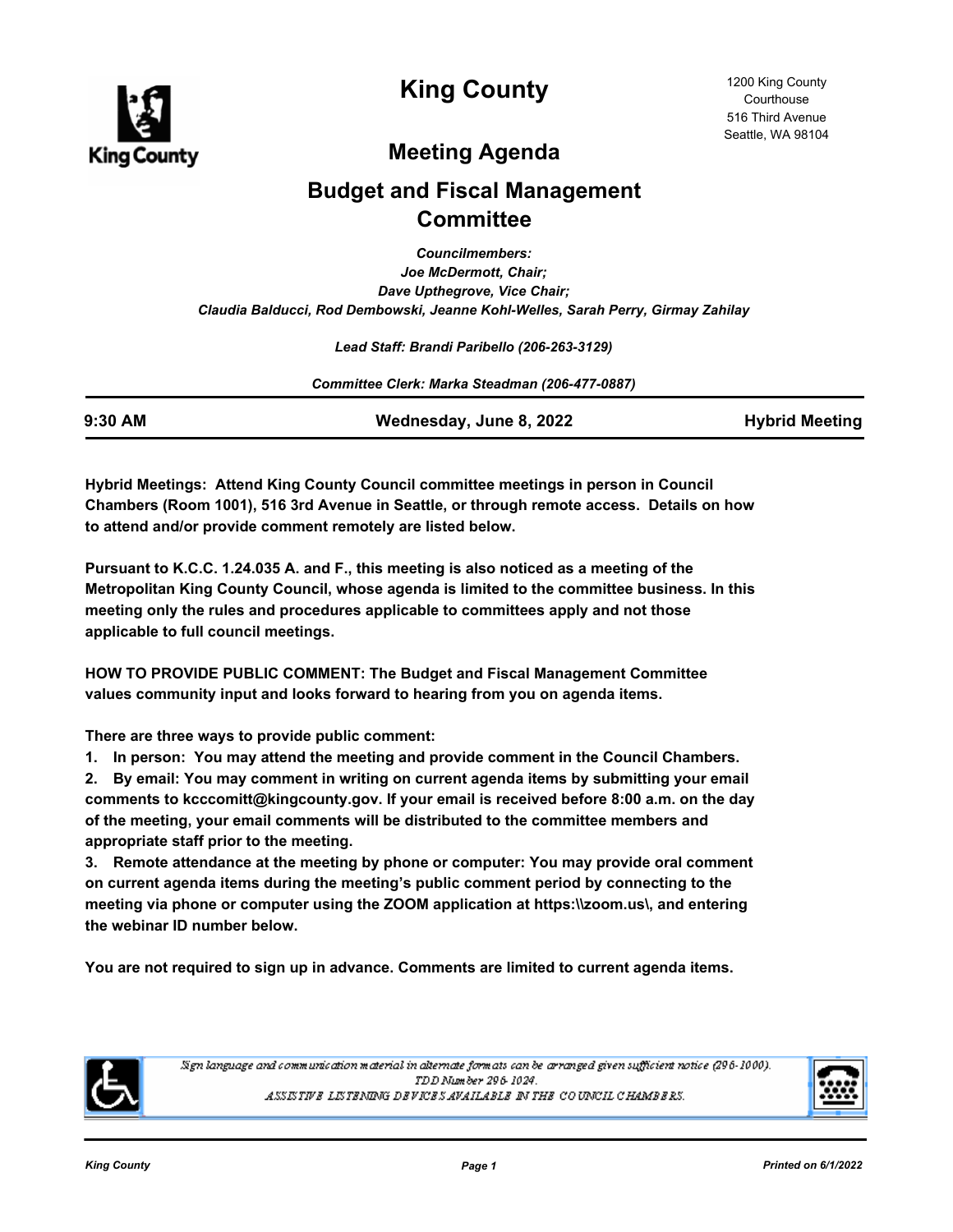**You have the right to language access services at no cost to you. To request these services, please contact Deandra Stanley at 206-477-7707, or deandra.stanley@kingcounty.gov by 8:00 a.m. the day prior to the meeting.**

**CONNECTING TO THE WEBINAR: Webinar ID: 810 4606 8704**

**If you do not have access to the ZOOM application, you can connect to the meeting by calling 1 253 215 8782 and using the Webinar ID. Connecting in this manner, however, may impact your ability to be unmuted to speak.** 

**HOW TO WATCH/LISTEN TO THE MEETING: There are several ways to watch or listen in to the meeting:**

**1) Stream online via this link: https://livestream.com/accounts/15175343/events/4485487, or input the link web address into your web browser.**

**2) Watch King County TV Channel 22 (Comcast Channel 22 and 322(HD), Wave Broadband Channel 22)**

**3) Listen to the meeting by telephone – See "Connecting to the Webinar" above.**

**To help us manage the meeting, if you do not wish to be called upon for public comment please use the Livestream or King County TV options listed above, if possible, to watch or listen to the meeting.**

#### **1. Call to Order**

**2. Roll Call**

#### **3. Approval of Minutes**

*May 25, 2022 meeting*

#### **4. Public Comment**